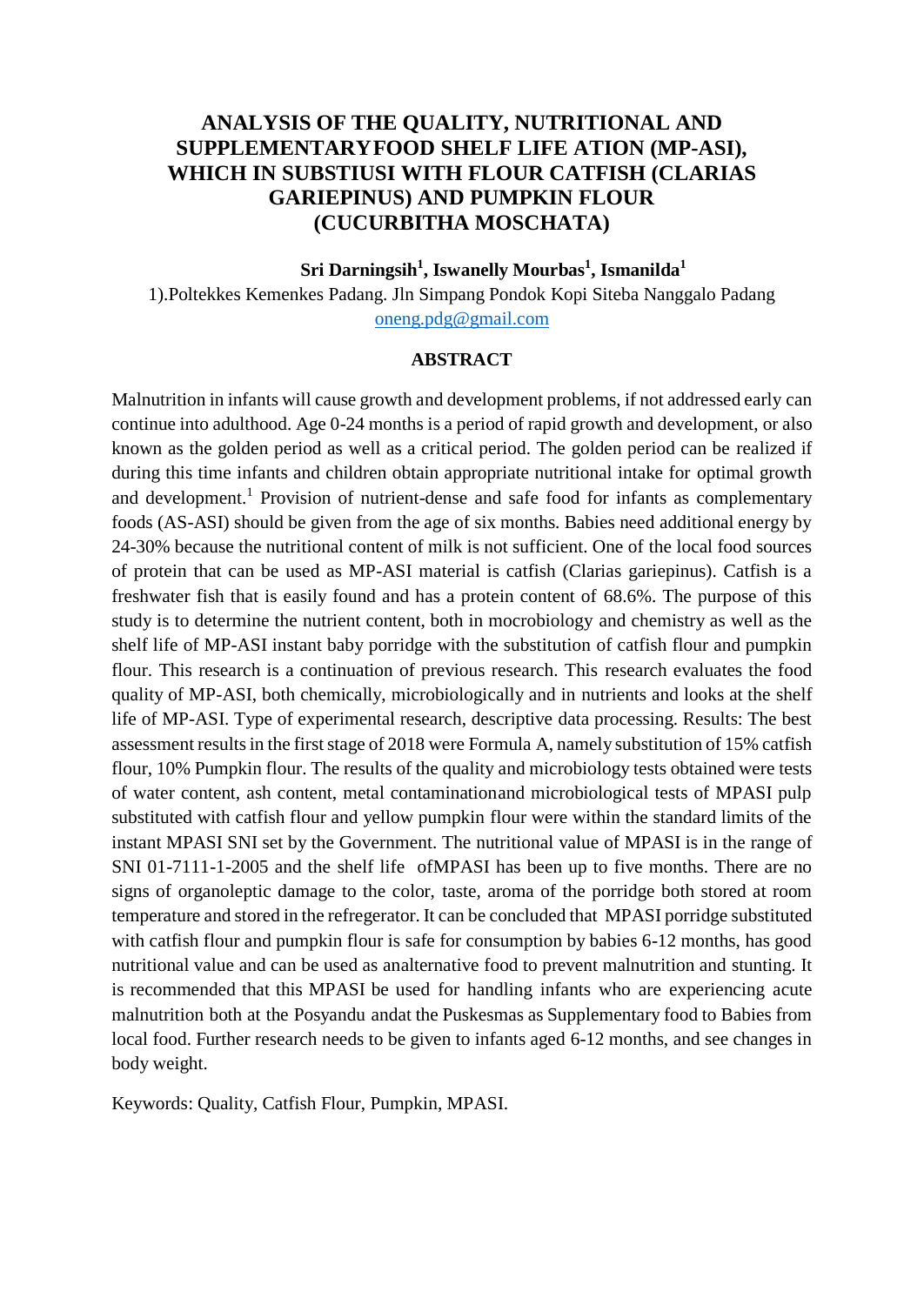#### **INTRODUCTION**

Malnutrition in infants will cause growth and development disorders, if not treated early it can continue into adulthood. Age 0-24 months is a period of rapid growth and development, or also known as the golden period as well as a critical period. The golden period can be realized if at this time infants and children receive appropriate nutritional intake for optimal growth and development

Malnutrition in toddlerhood contributes to increasing morbidity and mortality, impaired intellectual development, reduces work productivity and even increases the risk of various diseases in adulthood (WHO 2012). The prevalence of short and very short nutrition in 2018 in Baduta was still quite high, namely 29.9%, the prevalence of short and very short undernutrition was 17.1% and 12.8%. (Riskesdas 2018). The same condition was found in West Sumatra 27.7%. The prevalence of Short and very Short in 2018 was 9.1% and 18.6%, respectively.

The provision of nutrient-dense and safe foods to infants as complementary foods (MP-ASI) should be given from the age of six months. Babies need an additional 24-30% of energy because the nutritional content of breast milk is insufficient. 1 Absolute nutritional needs are met so that the baby's growth does not stop or slow down. According to Hermina & Prihatini 2, that growth in infants and nutritional problems in children are often caused by the inaccuracy of parents in their habits of inappropriate breastfeeding and complementary feeding, and mothers are less aware that babies aged 6 months already need complementary foods. Breast milk in good quantity and quality.

Important nutritional components in infancy include protein and vitamin A. Protein forinfants plays a role in cell growth and maintenance, while vitamin A plays a role in immune system function, protects the integrity of epithelial cells lining the skin, eye surface, inside of the mouth, and digestive and respiratory tract. 2,3 . The manufacture of instant baby porridge MP-ASI must primarily meet the nutritional needs of infants. This has been regulated by the government, including a minimum energy content of 400 Kcal, a protein content of 15-22 g, and vitamin A of 250-350 g in 100g of ingredients.1,5 In general, the ingredients for MP-ASI instant baby porridge come from a mixture of rice flour, skim milk, refined sugar, and vegetable oil.2 To increase the nutritional content, these ingredients can be substituted with local food sources of protein and vitamin A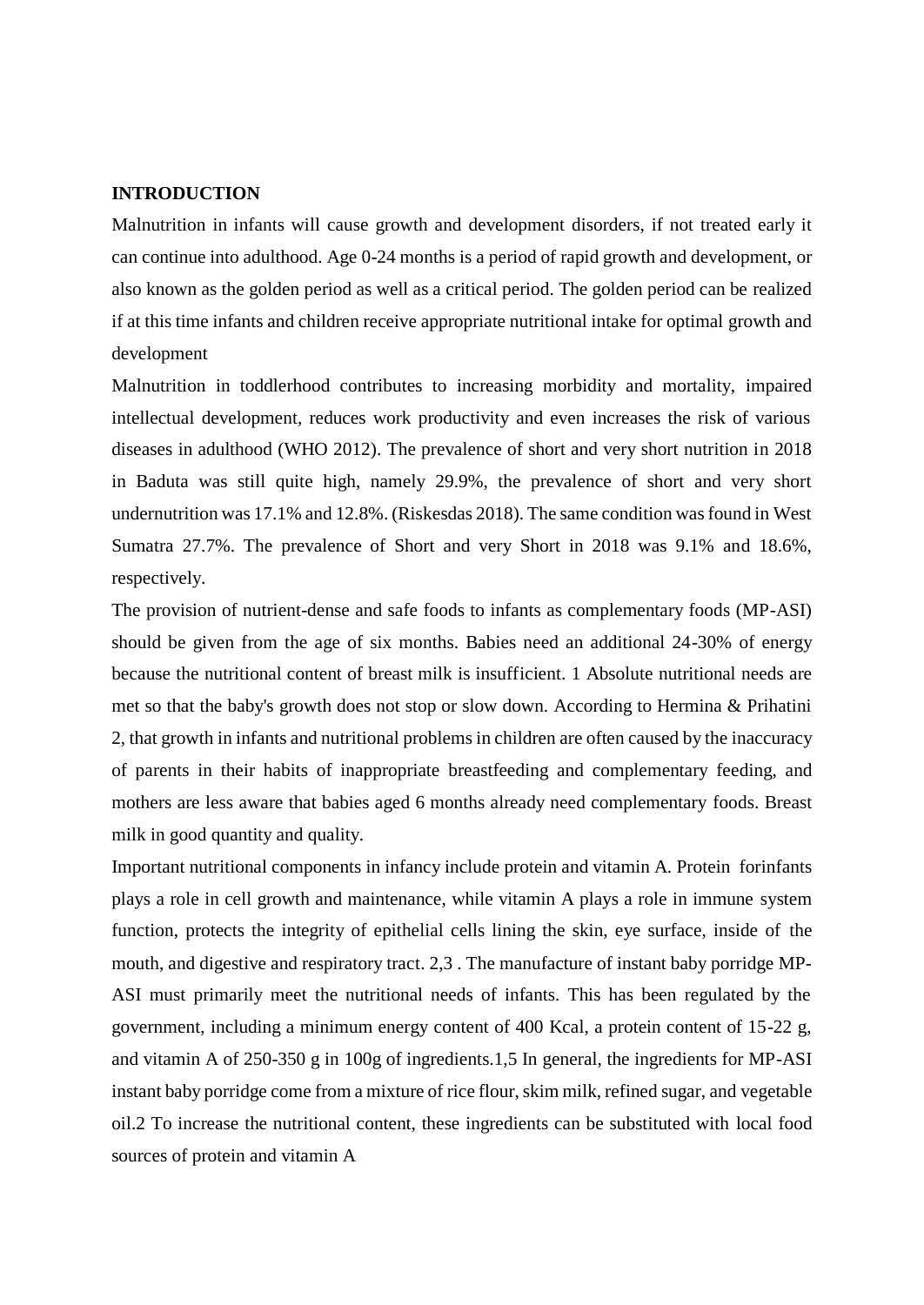One of the local food sources of protein that can be used as MP-ASI is catfish (Clarias gariepinus). Catfish is a freshwater fish that is easy to find and has a protein content of 68.6%. 10 One form of processing catfish that is suitable for MP-ASI is flouring. 100 g offish meal contains 60-75 g of protein, while the protein content in 100 g of skim milk is only 30 grams. 2,13 Foodstuffs rich in vitamin A also need to be used to meet the requirements forvitamin A content in MP-ASI. Pumpkin (Cucurbita moschata) is one of the local foodstuffs that contains quite high beta-carotene, namely 1,569 g/100 g.1,4 Research on the characterization and potential utilization of minor food commodities, including pumpkin, is still very small compared to main food commodities, such as rice. and soybeans. Pumpkincan be processed into flour so that it can be used as an ingredient for making MP-ASI. In addition, the protein contained in pumpkin flour has a digestibility of 99% so it is suitable for consumption by babies

- B. Research Objectives
- 1. General Purpose

Knowing the quality, nutrient content, and shelf life of instant baby porridge MP-ASI with substitution of catfish flour and pumpkin flour to produce instant baby porridge which is high in protein and vitamin A.

- 2. Special Purpose
	- a. Microbiological quality is known for instant porridge MP-ASI with substitution of catfish flour and pumpkin flour.
	- b. Knowing the nutritional content of MP-ASI instant baby porridge with substitution of catfish flour and pumpkin flour
	- c. To know the shelf life of instant baby porridge MP-ASI with substitution of catfish flour and pumpkin flour.

# C. Research Benefits

1. For the Government (health sector and related sectors)

As an alternative to processing appropriate formulas for intervention in handling malnutrition problems, especially the handling of toddlers who experience acute malnutrition / wasting.

The results of this study are expected to be useful in the short term with the availability of complementary feeding formulas that are high in protein and vitaminA, so as to optimize the growth and development of undernourished children aged 6- 12 months. This writing is expected to provide information for the community that by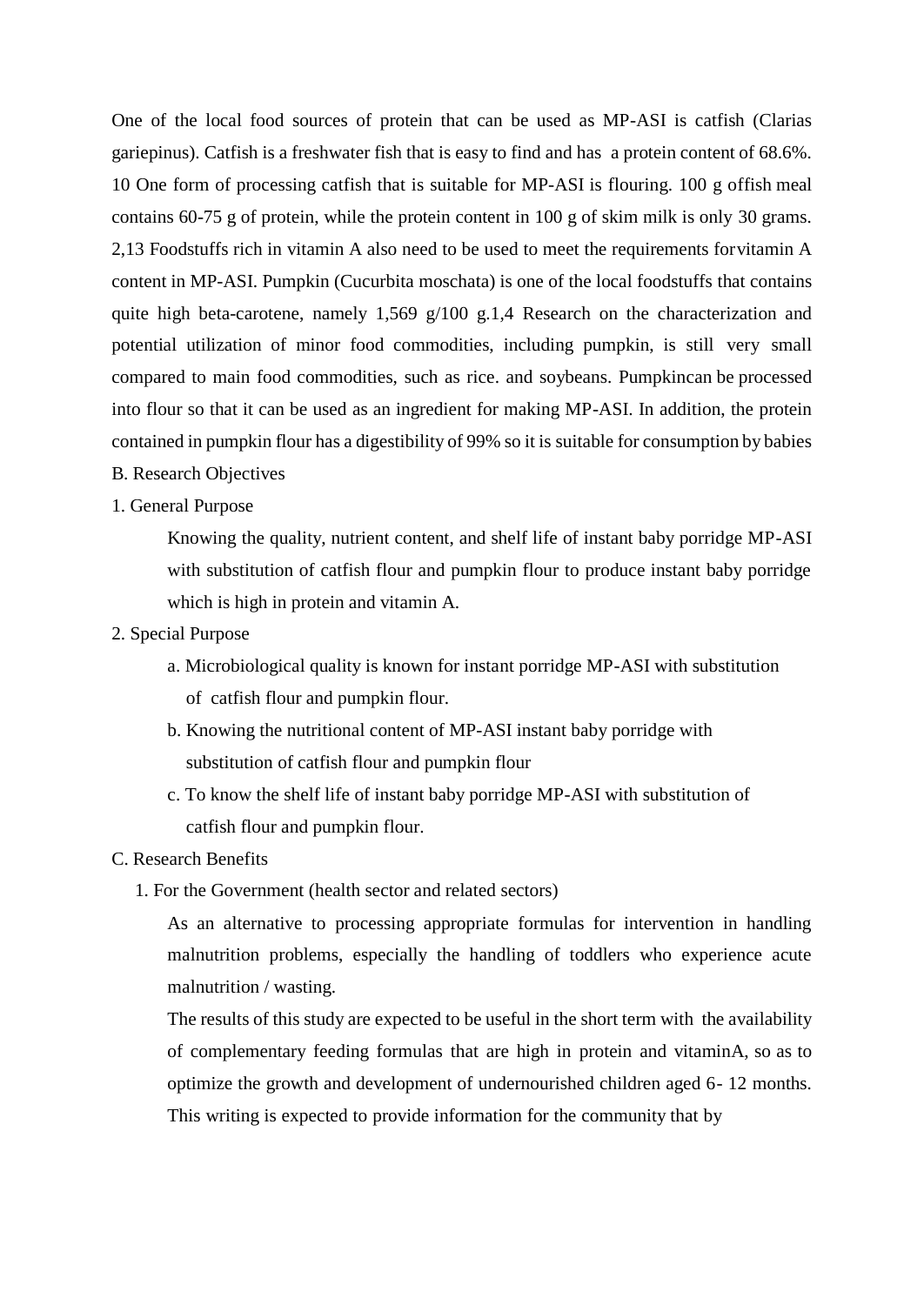making MP-ASI which is rich in nutritional content and can overcome the problem of malnutrition or anxiety.

# RESEARCH METHODS

# A. Research Type and Design

The type of research used is experimental. This research is a follow-up study in the first year of 2018, the best results from previous research in 2018 were an assessment of the quality, nutrients and shelf life of complementary foods substituted with catfish flour and pumpkin flour.

### B. Time and Place of Research

This research was conducted in the 2019 fiscal year, which is from February 2019 to November 2019, where experimental research for the manufacture of complementary feeding products, especially the manufacture of pumpkin flour, was carried out at the Food Science Laboratory, Department of Nutrition, Poltekkes, Ministry of Health, Padang. For testing the composition of nutritional quality, microbiological safety of MP-ASI was carried out at the Laboratory of Research and Standardization of Industrial Standards in Padang and testing for Vitamin levels was carried out at PT. Saraswanti Indo Genetech Bogor

#### C. Research Tools and Materials

Tools for making pumpkin flour include: preparation, processing and packaging tools. Tools for testing nutrients and tools for quality testing, namely laboratory equipment for chemical testing, microbiological quality testing.

Pumpkin material is a type of bokor which is round in shape and the flesh is dark orange in color. Catfish Flour was purchased from PT Clarmeritha Lestari Bogor. Other ingredients such as rice flour, milk flour and vegetable oil are purchased at the nearest market in the city of Padang.

# D. Procedure/method of data collection.

The production of MPASI baby porridge which substitutes catfish flour and pumpkin flour is done by dry mixing method. The milled rice flour is then roasted until dry to reduce the moisture content so that it can be stored for a long time and is sieved through a 60 mesh sieve.

Making catfish flour, by first cleaning the fish and separating the bones from the head, cooking in an autoclave at 1210C for 2 hours, then separating the bones and pressing so that the fish meat is slightly dry, then the fish meat is dried with a drum drier. After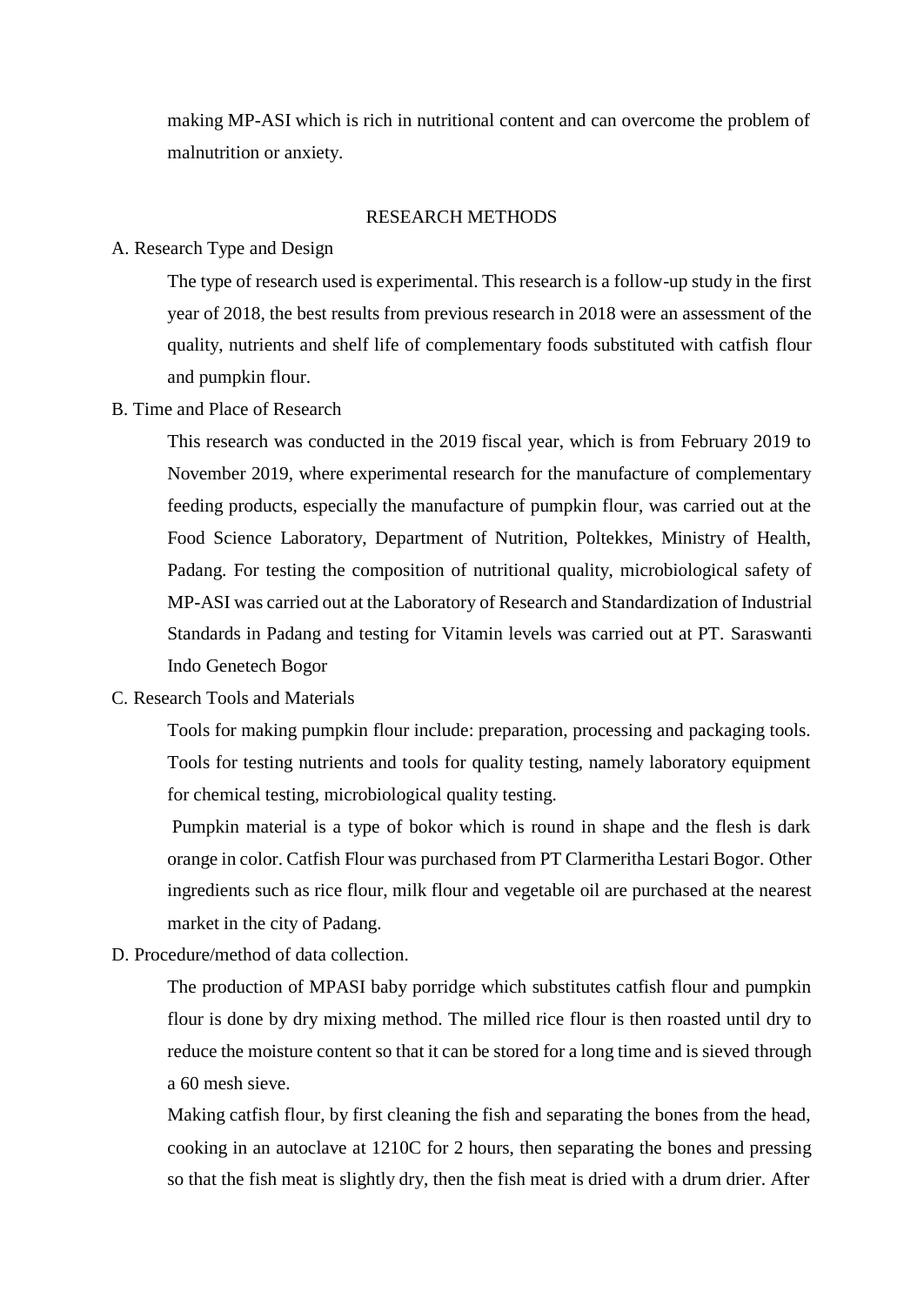drying, the fish meat is ground and sifted and then stored in an airtight container. The production of catfish meal followed the modification of Clara M et al. 2009.20

Pumpkin flour is made by means of thinly sliced pumpkin meat / crab then dried in the sun to dry. Then it was milled and then sieved with 60 mesh, making pumpkin flour following the Vanty 2012 procedure.

Quality, microbiological and nutritional value tests of the MPASI porridge formula substituted with catfish meal and pumpkin flour were carried out at the Baristan Padang Laboratory and PT Saraswanti Indo Genetech Bogor.

Testing the shelf life of instant MP-ASI substituted with catfish flour and pumpkin flour was carried out by means of instant baby porridge which was packaged in athick plastic bag and pressed and then stored at room temperature and cold (refreegerator). Observed and recorded every week / month changes that occur organoleptically.

E. Data Analysis and Data Processing

The data obtained from the research results are presented in tabular form, and compared with the MP-ASI SNI Standard and analyzed descriptively.

F. Ethical Clearance -  $\Box$  Attached.

#### RESULTS

The research carried out consisted of several stages, starting from making pumpkin flour, making catfish flour, and preparing other ingredients. After the flour is made, the ingredients are mixed using dry mixing. Then the organoleptic test was carried out, after obtaining the best formula, the nutrition was tested from the selected MPASI. The results of the analysis of the nutrients in the MPASI porridge substituted with catfish flour and pumpkin flour are as follows: 1. Quality Requirements and Microbiology of MP-ASI

Quality requirements of nutrients contained in instant powdered MP-ASI must be able to accompany Mother's Milk (ASI) to achieve nutritional adequacy in certain age groups. Instant MP-ASI can be in the form of powder, flakes, crystals and granules. MP-ASI Instant powder when added to liquid produces a smooth porridge, free from lumps and can be fed with a spoon. The results of quality testing of MPASI carried out obtained the following results:

a. Water content

Moisture content is the amount of water contained in the material expressed in percent. Water content is also one of the most important characteristics of foodstuffs,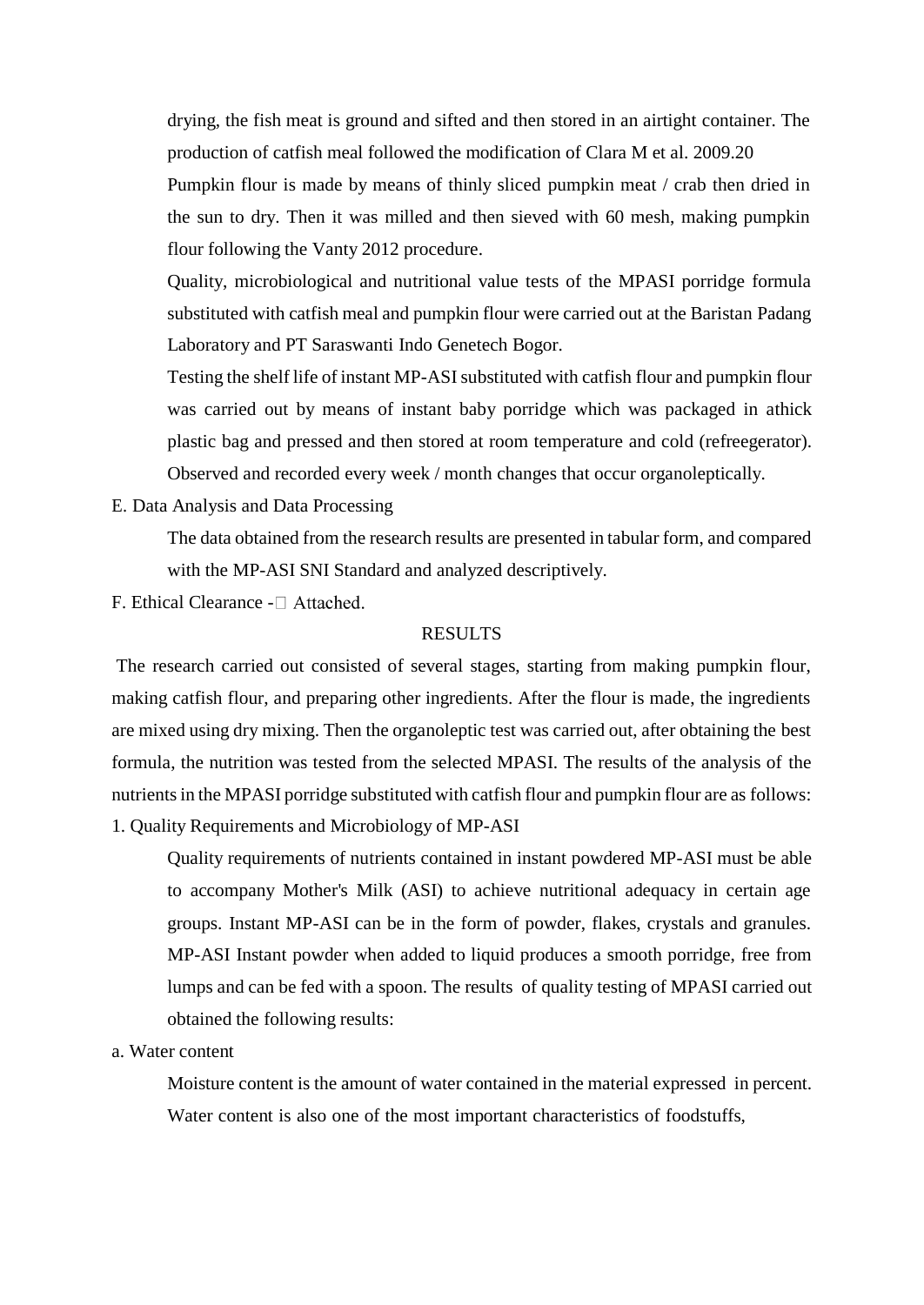because water can affect the appearance, texture, and taste of foodstuffs. The water content in foodstuffs determines the freshness and durability of these foodstuffs, high water content makes it easy for bacteria, molds, and yeasts to breed, so that changes will occur in foodstuffs.

The results of the analysis of water content obtained by the research are 5.28 grams per 100 grams. Standard No more than 5.0 grams per 100 grams. The results obtained are slightly higher than the standard set by SNI for MPASI Instant porridge. This is because the water content of pumpkin flour obtained from the analysis is quite high, namely 9.49%. This is because the process of making solid food is done by dry mixing, mixing it dry, because after it is mixed it should not be reheated because itwill damage the nutrients from the solid food. This allows the level of MPASIproduced to be higher.

Food spoilage is generally a microbiological, chemical, enzymatic process or a combination of the three. The process of these three processes requires water where free water can help the process take place (Anonymous, 2010). High water content will accelerate the occurrence of food spoilage. Food preservation technology isbasically in two alternatives, namely the first to inhibit enzymes and microbial activity/growth by lowering the temperature to below the freezing point of 0oC. The second is to reduce the water content of foodstuffs so that there is less/no opportunity for the growth of microbes by drying the water content inside and on the surface of the foodstuffs, until they reach certain conditions.

### b. Ash Level

Research results MPASI porridge substituted with catfish and pumpkin flour contains ash content of 3.39 grams per 100 grams. In the standard set by SNI 01-7111.4-2005, the ash content of MPASI is required to be no more than 3.5 g per 100 grams of MP-ASI product. The resulting formula still meets the stipulated SNI requirements.

The ash content of a food material has a relationship with the mineral content which is an inorganic substance. The amount of minerals in the body must be within optimal limits. Both excess and deficiency of minerals can interfere with health. 7,19 Therefore, the ash content in MP-ASI needs to be limited, according to the recommended nutritional adequacy of the baby.

#### c. MP-ASI Kamba Density Test

Kamba density shows the ratio between the weight of the material to its volume, it can describe the perfection of the processing of the ingredients for making MP-ASI. The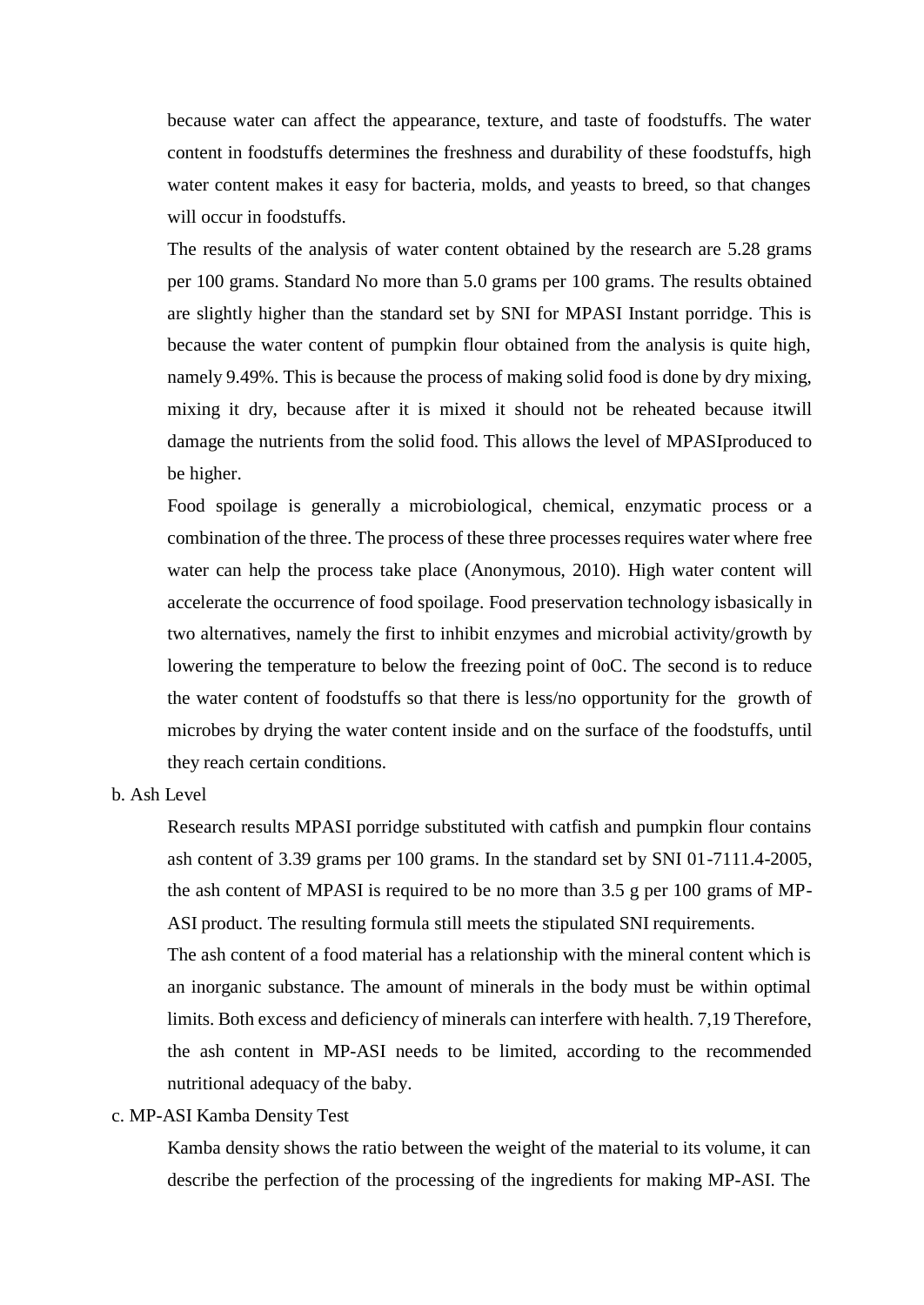results of the research on the density of the MP-ASI formula kamba were 0.46 g/ml (46g/100ml). This shows the kamba density is close to 50%. Kamba density is a very important characteristic in looking at the level of nutrient density and energy contained in MP-ASI.

The density of the MPASI porridge with the substitution of catfish and pumpkin flour was around 0.46 g/ml. This value is in the density range of commercial kamba pulp, which is 0.37-0.50 g/ml. MP-ASI which has a high density of kamba indicates that the product is more compact (non-voluminous). Food products that have a high density of kamba show a high nutritional density as well.22 The functional capacity of the baby's stomach is only 30 g/Kg body weight so that food with a high density of kamba is needed so that babies do not feel full quickly and nutritional intake is met.21,6

# d. Metal Contamination Test

The quality requirements for metal contamination in instant porridge MPASI for babies 6-12 months must not exceed the standards set by the Government. The results of the metal contamination test on MPASI products from the research can be seen in the following table:

Table 1. : Metal Pollution Quality Requirements

| Parameter Uji | Hasil Analisa ( $Mg/Kg$ ) | Standar SNI 01-7111.1-2005   |
|---------------|---------------------------|------------------------------|
| Arsen (As)    | $0,0086$ mg/kg            | Tidak lebih dari 0,38 mg/kg  |
| Tembaga (Cu)  | $0,4473$ mg/kg            | Tidak lebih dari 1,14 mg/kg  |
| Timbal (Pb)   | $0.2314$ mg/kg            | Tidak lebih dari 1.14 mg/kg  |
| Raksa (Hg)    | $< 0,0058$ mg/kg          | Tidak lebih dari 0,114 mg/kg |

From the results of the study in table 6, it can be seen that all metal contamination tested was included in the limit not exceeding the SNI standard for MPASI instant porridge. It can be said that the MPASI porridge which is substituted with catfish flour and pumpkin flour meets the standard requirements set by the Government, there is no metal contamination that is harmful to the health of the baby.

# e. Microbial Test

Quality requirements for MPASI instant porridge must be free from harmful microbes, the microbial test must be negative. The results of the microbial test on MPASI substituted with Catfish Flour and Pumpkin Flour can be seen in the following table: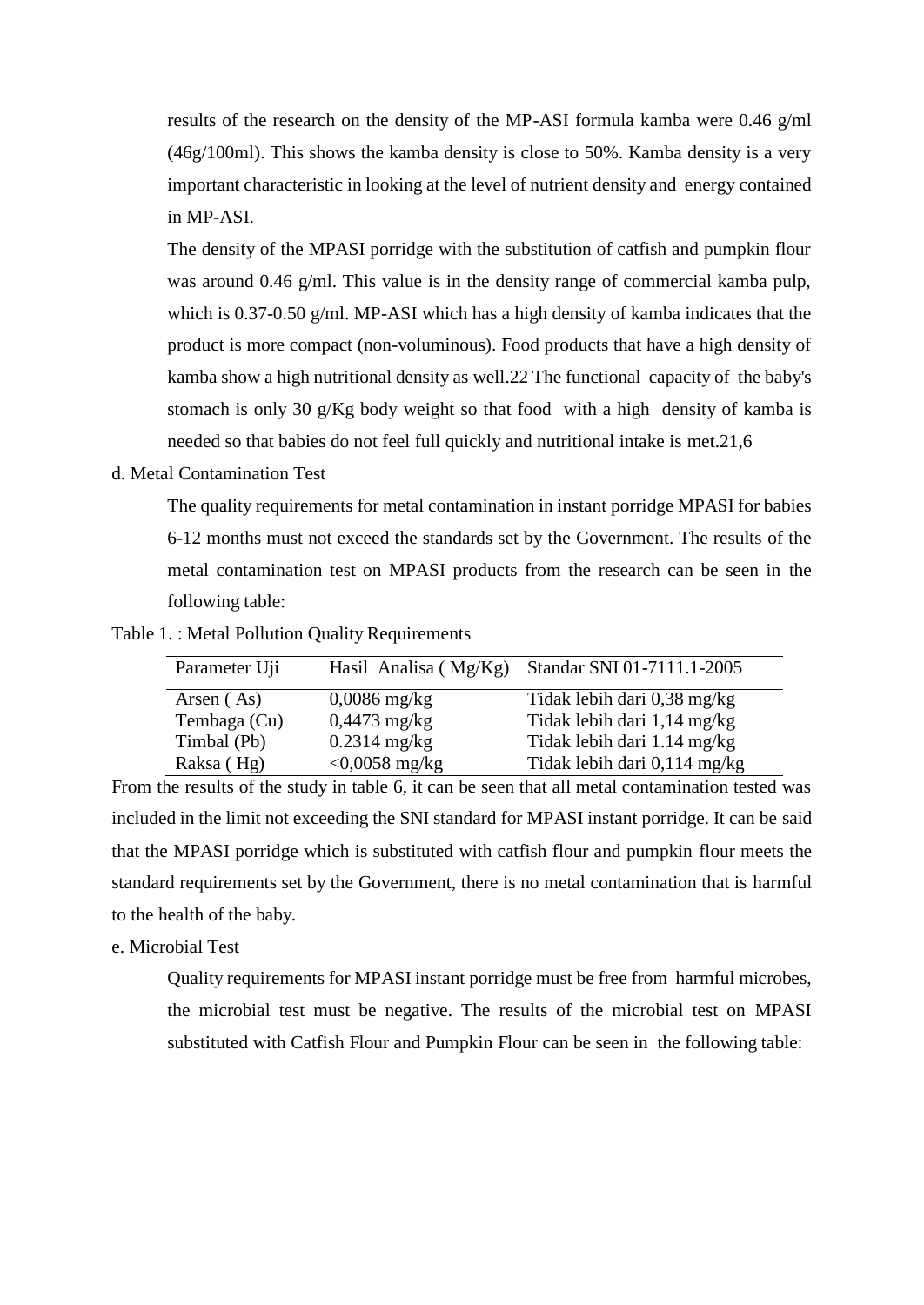| Parameter Uji       | Hasil             | Standar SNI 01-7111.1-2005         |  |  |  |  |  |  |  |
|---------------------|-------------------|------------------------------------|--|--|--|--|--|--|--|
|                     | Analisa/Satuan    |                                    |  |  |  |  |  |  |  |
| Angka lempeng Total | $2.8 \times 10^5$ | Tidak lebih dari $1.0 \times 10^4$ |  |  |  |  |  |  |  |
|                     | koloni/gram       | koloni/gram                        |  |  |  |  |  |  |  |
| Escherichia Coli    | Negatif           | Negatif                            |  |  |  |  |  |  |  |
| Salmonella          | Negatif           | Negatif                            |  |  |  |  |  |  |  |
| Kasimpulan          | Aman              | Aman                               |  |  |  |  |  |  |  |

Table 2. : Quality Requirements for Microbial Contamination in Substituted MPASI With Catfish Flour and Pumpkin Flour.

From the results of the study in table 7, it can be seen that all the tested microbes were included in the safe limit, all results were negative, not exceeding the SNI standard for MPASI instant porridge. It can be concluded that the MPASI porridge which is substituted with catfish flour and pumpkin flour meets the requirements for microbial content standards set by the Government. It can be concluded that MPASI products are safe to be consumed by infants aged 6-12 months.

The Total Plate Number (ALT) test is carried out to determine the number or number of aerobic mesophyll bacteria that may contaminate a product, be it food, drink or traditional medicine.

There are several points that need to be considered in processing food or drinks. Among them are raw materials, processing processes, equipment used, storage of raw materials and finished materials, distribution, presentation, environmental cleanliness,and others. In food and beverage processing, bacteria can come from workers, raw materials, the environment, animals and fomites (inanimate objects). These points can affect the quality of hygiene and health of food or beverages, either directly or indirectly (Ismail, 2012)26

# b. Nutritional Value of MP-ASI Formula

Calculation of the nutritional content of the formula based on the composition of macronutrients and micronutrients from MPASI Baby Porridge substituted with catfish flour and pumpkin flour can be seen as follows: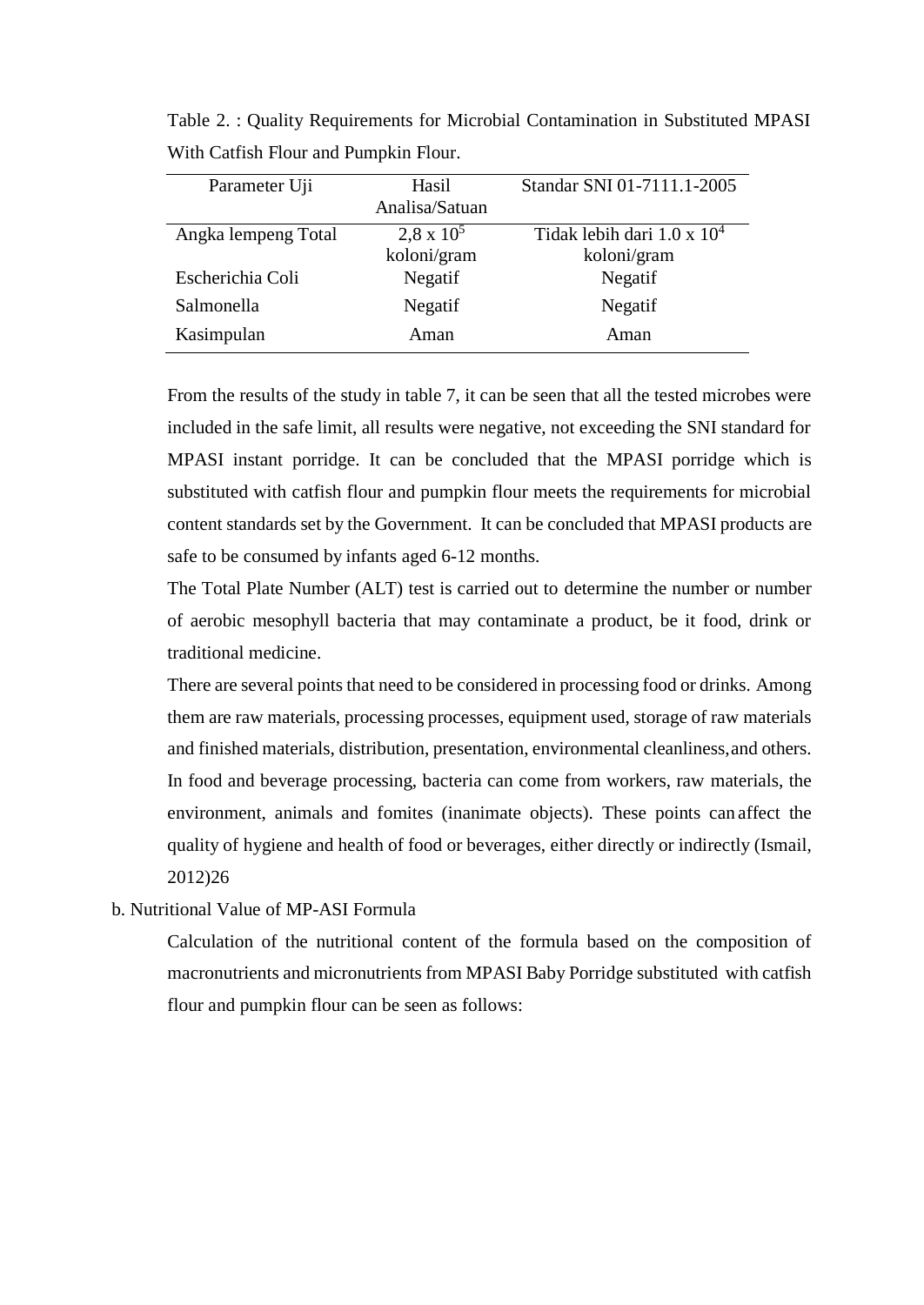| Kandungan Zat | F1                 | Standar SNI                       |
|---------------|--------------------|-----------------------------------|
| Gizi          | (Formula Terbaik)  | SNI 01-7111.1-2005                |
| Energi        | 423 Kkal           | $400 - 450$ Kkal /100 gr          |
| Protein       | $18,38 \text{ gr}$ | Tidak kurang $16 - 22$ gr/100 gr  |
| Lemak         | $17,41 \text{ gr}$ | Tidak kurang dari 15 gr /100 gr   |
| Karbohidrat   | 48,46 gr           | Tidak kurang dari 30 gr/100 gr    |
| Kalsium (Ca)  | 226.1mg            | Tidak kurang dari 200mg/100 gr    |
| Besi (Fe)     | 38,91mg            | Tidak Kurang dari 15 mg /100 gr   |
| Natrium (Na)  | $0,15$ mg          | Tidak lebih dari 100 mg/100 kkal  |
| Seng $(Zn)$   | 19,24mg            | Tidak Kurang dari 2,5 mg/100 gram |
| Vitamin A     | 253,52 mcg         | 250-350 mcg                       |
| Vitamin D     | $0,67 \text{~mg}$  | $0.75 \text{ mcg}/100 \text{ gr}$ |

| Table 3. : Nutritional Value of MP-ASI Formula in 100 grams |  |  |  |
|-------------------------------------------------------------|--|--|--|
|-------------------------------------------------------------|--|--|--|

In table 8 above, it can be seen that the nutritional value of the MPASI formula produced when compared to standard food formulas regulated by the government in accordance with the nutritional requirements of MP-ASI in 100 grams, namely 400 Kcal Energy, 15 Gr Protein, Vitamin A 250-350 Micrograms. The research results obtained exceed the standards that have been set by the Government. This shows that MP-ASI which is substituted with catfish flour and pumpkin flour is very good to be used as an alternative to MP-ASI which is good for tackling nutritional problems for infants aged 6-12 months and can be developed in the community as MP-ASI . Consumption of one serving of MPASI baby porridge substituted with catfish flour and pumpkin flour weighing 95- 100g a day given two meals can contribute 33.56% tothe protein adequacy rate and 107.2% to the vitamin A adequacy rate for infants aged 8 months with a weight of 7.8 kg.

### DISCUSSION

#### a. Energy

The minimum energy content required in the MPASI specification is 400 kcal/100g. The MPASI porridge formula which was substituted with catfish flour and pumpkin flour was obtained from research results of 423 kcal, has met the Ministry of Health's requirements.12 The average energy requirement of infants aged 6-8 months is 769 kcal/day. If the baby gets breast milk of moderate quality and quantity, energy intake of 423 kcal can be met through complementary feeding. The deficiency of 346 kcal is expected to be met through breast milk.6 Therefore, the minimum energy required for complementary feeding is 400 kcal/100g. The results of the MPASI test which were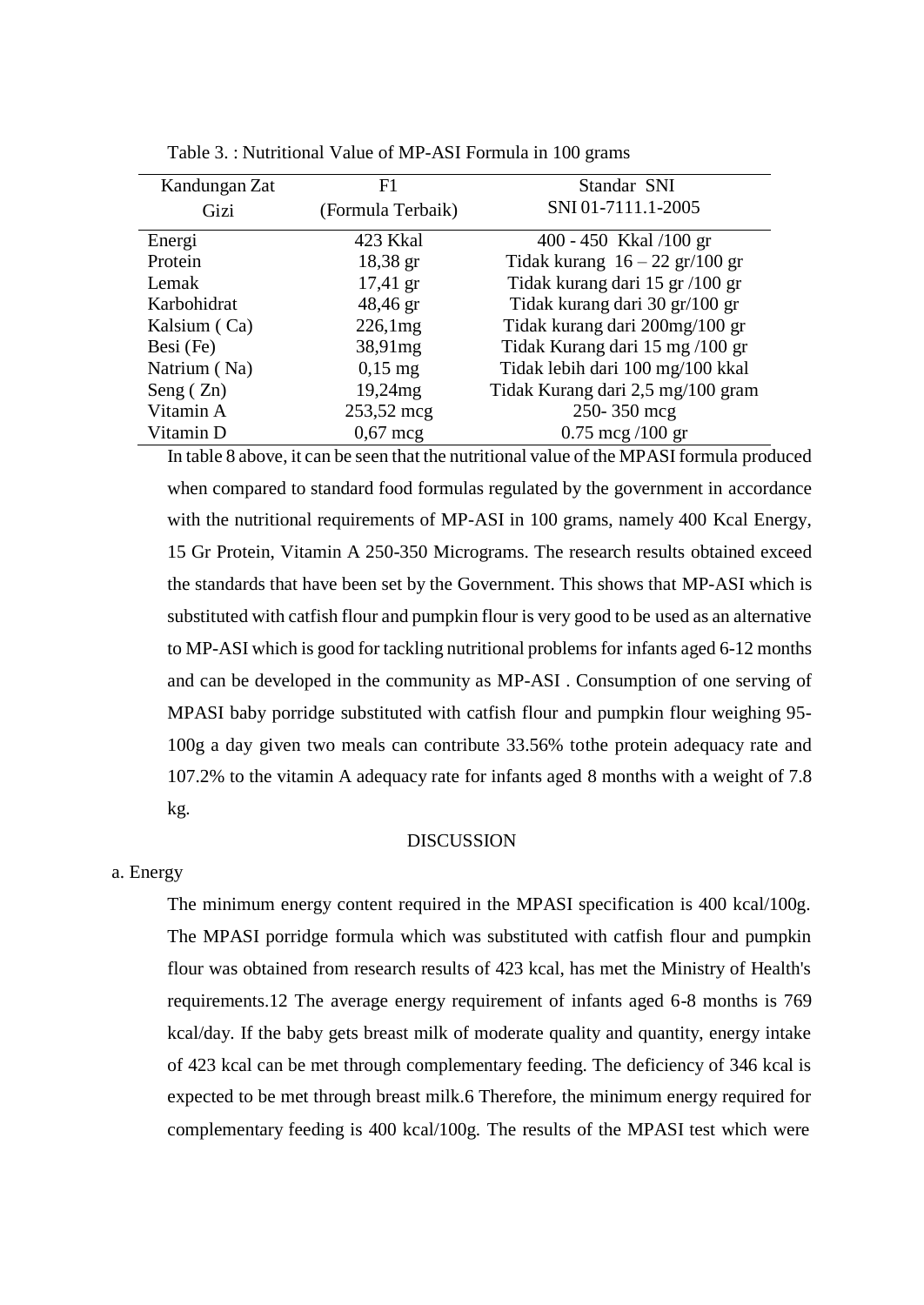substituted with catfish flour and pumpkin flour obtained an energy yield of 423 kcal, which met the minimum required energy requirements.

b. Protein Level

In the specification of instant MP-ASI powder for infants aged 6-12 months, a protein content of 15-22 g is required in 100 g of MP-ASI. amounted to 18.38 gr, in accordance with the specifications within the specified range. High-quality protein is needed for baby's growth and development. Infants aged 6-12 months is a critical period because of rapid growth and infants need additional food.15 Food sources of protein used in infant porridge for complementary foods are catfish meal and skim milk. Both are animal proteins that have a higher protein quality than vegetable protein. Fish has an amino acid score of 71 while the amino acid score of cow's milkis 95.18. Both of them have met the quality requirements of the established complementary food, namely an amino acid score of at least 65.8.

# c. Fat level

The MPASI baby porridge substituted with catfish and pumpkin flour has a fatcontent of 17.41 gr. The resulting instant baby porridge formulation contains fathigher than the required range, which is not less than 15 g in 100 g of MP-ASI.12 Instant baby porridge formula substituted for catfish and pumpkin flour (15% and 10%) contains high fat. This is due to the addition of fat sources from vegetable oilsin the manufacture of instant baby porridge. The purpose of adding vegetable fat sources to MPASI is to increase the nutritional value and also provide high energyand add a good taste.

d. Carbohydrate Level

Carbohydrates for infants are the main source of energy. Carbohydrate intake should meet at least 52-54% of energy needs. Carbohydrate content is calculated by carbohydrate by difference. The calculation of this method is strongly influenced by the content of other nutrients such as water, ash, fiber, protein, and fat. The ingredients for baby food porridge containing high carbohydrates include gelatinized rice flour, skim milk, pumpkin flour, and powdered sugar. SNI for the carbohydrate content of MPASI should not be less than 30 grams / 100 grams. Carbohydrate content of MPASI porridge substituted with catfish and pumpkin flour was obtained at 48.46 mg. When compared with the standard requirements for instant porridge MPASI, it has met the baby's needs by 88.9%, the adequacy of infants 8-12 months. This has met the requirements for energy needs from carbohydrate sources.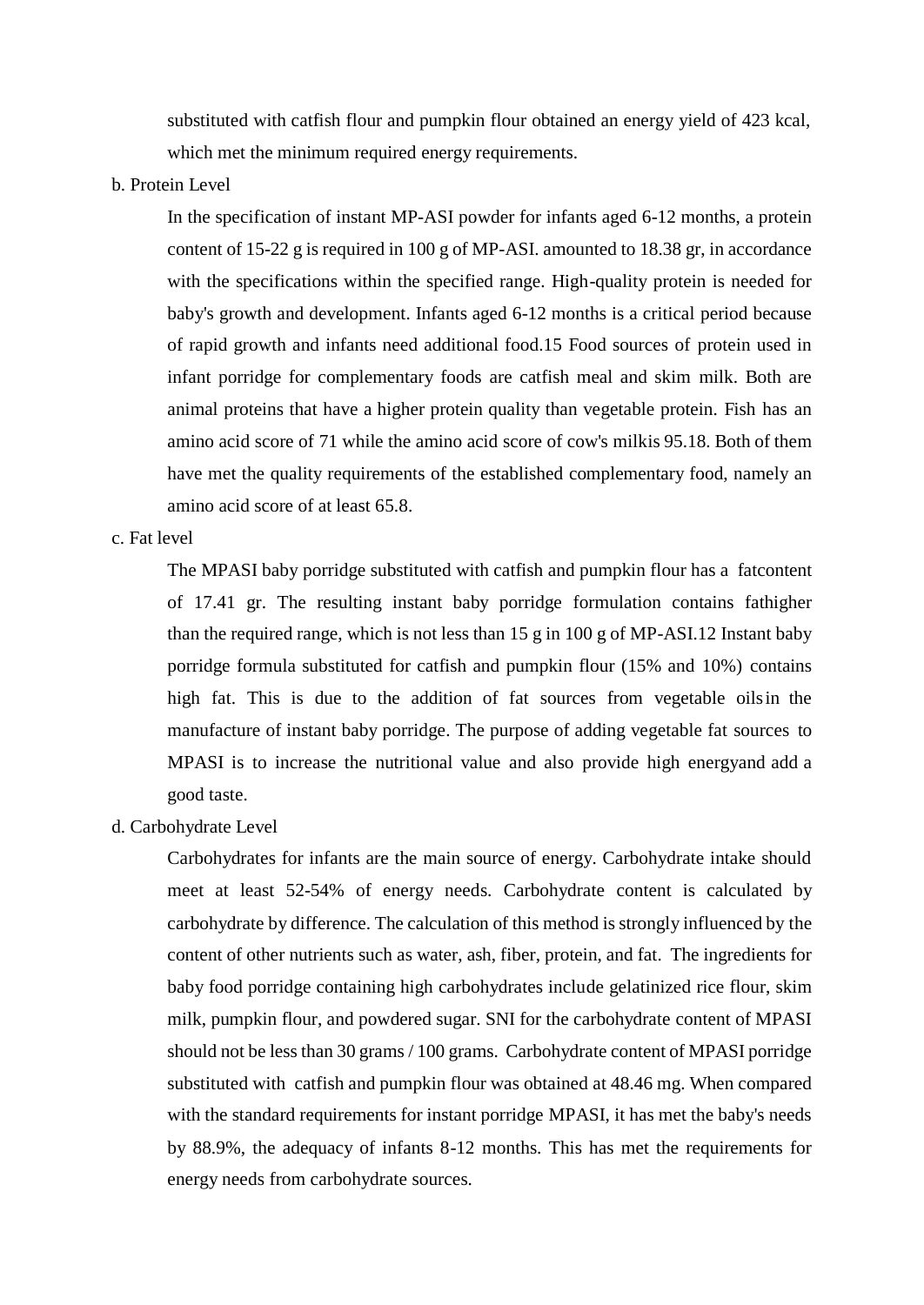### e. Calcium

Calcium obtained from the tests carried out was 226.1 mg/100 grams, in accordance with the established standards, which was not less than 200 mg/100 grams. Calcium is needed by babies for the growth of bones and teeth. For infants and toddlers, calcium is useful for assisting in the growth process of the brain, bones and teeth, helping the development and health of the baby's brain. Infants aged 0-6 months need 200 mg/100 grams of calcium. Infants 6-12 months, the RDA increases to 260 mg per day. At the period 0-6 months babies get exclusive breastfeeding, calcium needs can be met from breast milk alone. After the baby's age increasesfrom 6-12 months, they need additional food (MPASI), because the volume.

Calcium is an essential mineral for the body for the formation of bones and teeth. Bone size and mass increase during childhood to adulthood, peaking at age 30. In addition to the formation and growth of bones and teeth, another function of calciumis to help other body functions, such as heart function, blood vessel contraction, muscle function, nerve transmission, intracellular signaling, and hormone secretion.

#### f. Iron

From the analysis of the iron content of the MPASI porridge, it was found that the iron value was around 38.91 mg, this was in accordance with the established standards, which should not be less than 15 mg/100 gr. From the results of the analysis of berries, it turns out that MPASI has a high enough value, so it is very goodfor the health of babies.

The 2013 Nutrition Adequacy Rate (RDA) determined by the Ministry of Health, the iron needs of infants aged 7-11 months is 7 mg per day. This need certainly cannot be fulfilled by breast milk alone because the iron content in breast milk is very small. This is one of the reasons why babies aged 6 months and over should receive complementary foods with breast milk (MPASI).

# g. Vitamin A

The level of Vitamin A in the instant baby porridge produced is 253.52 mcg or is atthe set standard. Vitamin A is essential for vision, growth, cell differentiation and proliferation, reproduction, and the immune system.15 An important function of vitamin A is to support the development of vision function and the health of the baby's skin. Not only that, the function of vitamin A also plays an important role in boosting the immune system and accelerating the growth process of the baby's bones and tissues. Giving vitamin A to infants must be adjusted to the age of the baby. This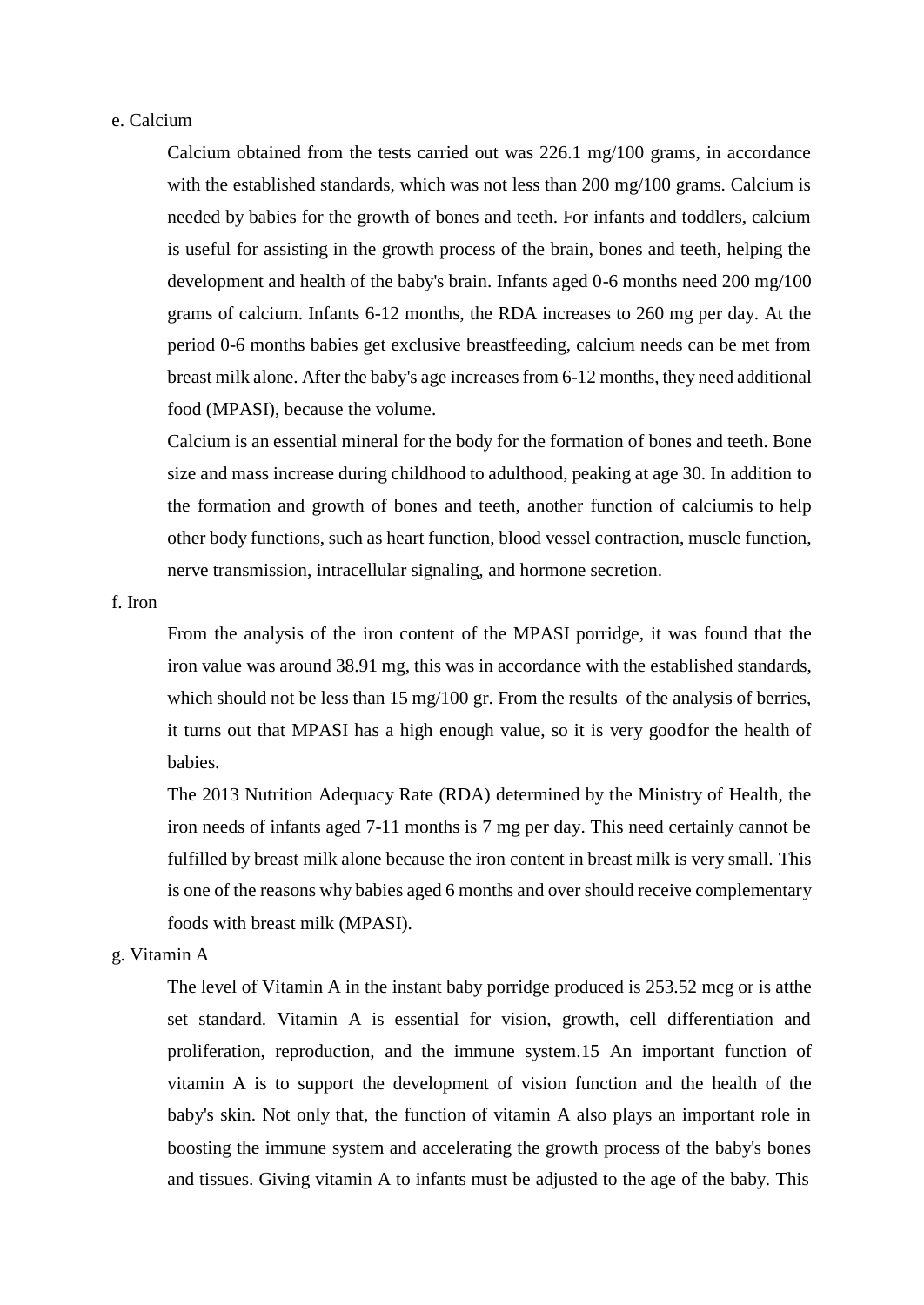is intended to prevent the toxic effects of vitamin A. Generally, for infants under 1 year of age, the recommended dose of vitamin A per day is 400 mcg. As many as 63.38% have been fulfilled from complementary foods, the rest can be fulfilled from breast milk.

# h. Vitamin D

Vitamin D levels obtained from the results of laboratory tests obtained results of 0.67 mcg. The test results for vitamin D levels are slightly lower than the standard set at 0.75 mcg. This is because in the manufacture of instant MPASI porridge using catfish meat, which in catfish meat has little or low vitamin D content.

Another vitamin that has an important function for the baby's body is vitamin D. Vitamin D plays a role in helping the body absorb calcium and maintain healthy bones and teeth of the baby. Vitamin D deficiency in infants will result in bone disorders, such as rickets. Generally, babies under 1 year need 0.75 mcg of vitamin D per kg of baby weight. From MPASI, it can contribute 89.3% of the need for Vitamin D, the rest is obtained from breast milk. Vitamin D can also be obtained by drying the baby in the sun at 9-10 am.

#### 3. Endurance Test to Save MPASI

Table 9. : Endurance Test of MPASI Slurry Storage.

| Tanda     | Minggu Ke                |                          |                          |   |                          |                          |  |                          |  |                          |                          |          |                          |                          |   |                          |                          |  |                          |       |  |                          |  |  |
|-----------|--------------------------|--------------------------|--------------------------|---|--------------------------|--------------------------|--|--------------------------|--|--------------------------|--------------------------|----------|--------------------------|--------------------------|---|--------------------------|--------------------------|--|--------------------------|-------|--|--------------------------|--|--|
| Kerusaka  | Bulan ke<br>Bulan ke     |                          |                          |   |                          |                          |  | Bulan ke                 |  |                          |                          | Bulan Ke |                          |                          |   | Bulan ke                 |                          |  |                          | Bulan |  |                          |  |  |
| n         |                          |                          |                          |   |                          | $\mathbf{I}$             |  |                          |  | Ш                        |                          |          |                          | IV                       |   |                          |                          |  |                          |       |  | ke VI                    |  |  |
| Perubaha  |                          |                          |                          |   |                          |                          |  |                          |  |                          |                          |          |                          |                          |   |                          |                          |  |                          |       |  |                          |  |  |
| n Warna   | $\overline{\phantom{0}}$ |                          |                          |   |                          | $\overline{\phantom{0}}$ |  |                          |  |                          |                          |          |                          |                          |   |                          |                          |  |                          |       |  |                          |  |  |
| Perubaha  |                          |                          |                          |   |                          |                          |  |                          |  |                          |                          |          |                          |                          |   |                          |                          |  |                          |       |  |                          |  |  |
| n Aroma   | $\overline{\phantom{0}}$ | $\overline{\phantom{0}}$ |                          |   | $\overline{\phantom{0}}$ | $\overline{\phantom{0}}$ |  |                          |  |                          |                          |          |                          |                          | - |                          |                          |  |                          |       |  | -                        |  |  |
| Perubaha  |                          |                          |                          |   |                          |                          |  |                          |  |                          |                          |          |                          |                          |   |                          |                          |  |                          |       |  |                          |  |  |
| n Rasa    | $\overline{\phantom{a}}$ | $\overline{\phantom{0}}$ | $\overline{\phantom{0}}$ | - | $\overline{\phantom{0}}$ | $\overline{\phantom{0}}$ |  | $\overline{\phantom{0}}$ |  | $\overline{\phantom{0}}$ | $\overline{\phantom{a}}$ |          | $\overline{\phantom{0}}$ | $\overline{\phantom{0}}$ |   | $\overline{\phantom{0}}$ | $\overline{\phantom{0}}$ |  | $\overline{\phantom{0}}$ |       |  | $\overline{\phantom{0}}$ |  |  |
| Perubaha  |                          |                          |                          |   |                          |                          |  |                          |  |                          |                          |          |                          |                          |   |                          |                          |  |                          |       |  |                          |  |  |
| n Tekstur | $\overline{\phantom{0}}$ | $\overline{\phantom{0}}$ |                          |   |                          | $\overline{\phantom{0}}$ |  |                          |  |                          |                          |          |                          |                          |   |                          |                          |  |                          |       |  |                          |  |  |

The results of observations on the shelf life of MPASI substituted with catfish flour and pumpkin flour produced:

Samples were stored in tightly closed plastic packaging, stored in two places, namely at room temperature (27-370C), starting from being stored on July 18, 2019 until 6 months there was still no organoleptic damage. Good color, aroma, taste and texture. This means that MPASI porridge is very good to be used as instant porridge for babies and safe and durable can be used as an alternative to commercial instant porridge MPASI.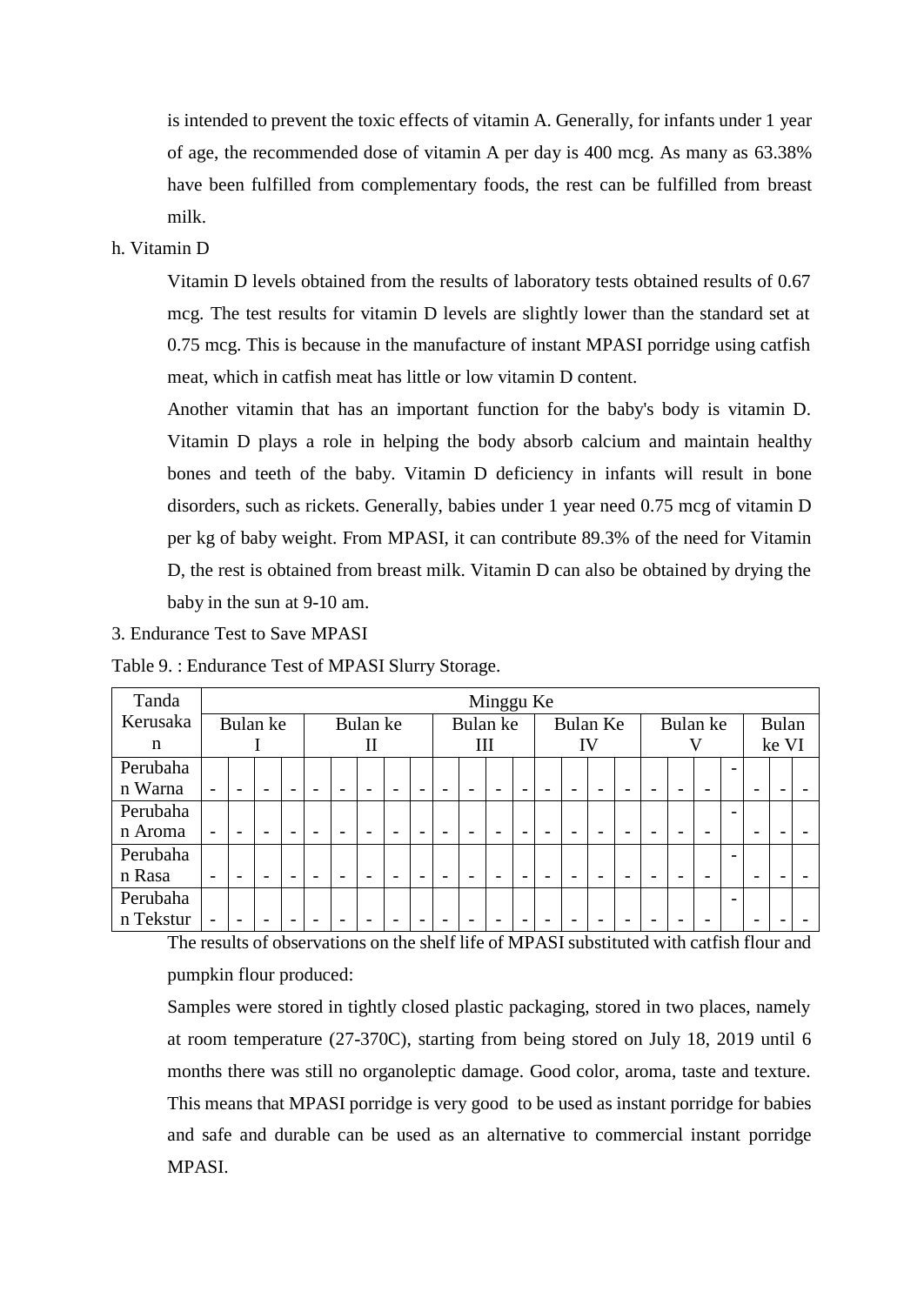# A. Conclusion

From the results of the research that has been done, the following conclusions can be drawn:

- 1. Microbiological quality of instant porridge MP-ASI which is substituted with catfish flour and pumpkin flour is very good and in accordance with the SNI standard for instant porridge for commercial MPASI.
- 2. The nutritional content of MP-ASI baby porridge which is substituted for catfish flour and pumpkin flour are all within the nutritional adequacy range set by the government in accordance with the SNI standard on MPASI for infants 6-12 months
- 3. The shelf life of MP-ASI instant baby porridge with the substitution of catfish flour and pumpkin flour for more than 5 months has not seen any signs of abnormalities, and if stored at low temperatures in good packaging it will last longer.
- B. Suggestion.
- 1. It is recommended that in making MPASI instant baby porridge, which is substituted with catfish flour and pumpkin flour, it can follow the composition of the ingredients that have been made, namely catfish flour 15 gr and pumpkin flour 10gr, in the best organoleptic manner.
- 2. This MPASI can be used to treat infants who are acutely malnourished both at thePosyandu and at the Puskesmas as Supplementary food for infants from local food.
- 3. It is necessary to conduct trials of giving children under the age of five who are malnourished or stunted and see changes in nutritional status/weight and height.

#### **REFERENCES**

- 1. Amirullah, TC. Fortification of Mackerel (Scomberomorus Sp.) Flour and Flour Swangi Fish (Priacanthus Tayenus) in Making Instant Baby Porridge [Thesis]. Bogor: Bogor Agricultural Institute. 2010
- 2. Health Office of West Sumatra Province.2017. Health Profile of Sumatra Province West of the Field. Padang City Health Office. 2017.
- 3. Andarwulan N, Fatmawati S. High Protein and Rich Baby Porridge Formulation Antioxidants from Cowpea Sprout Flour (Vigna unguilucata) for Food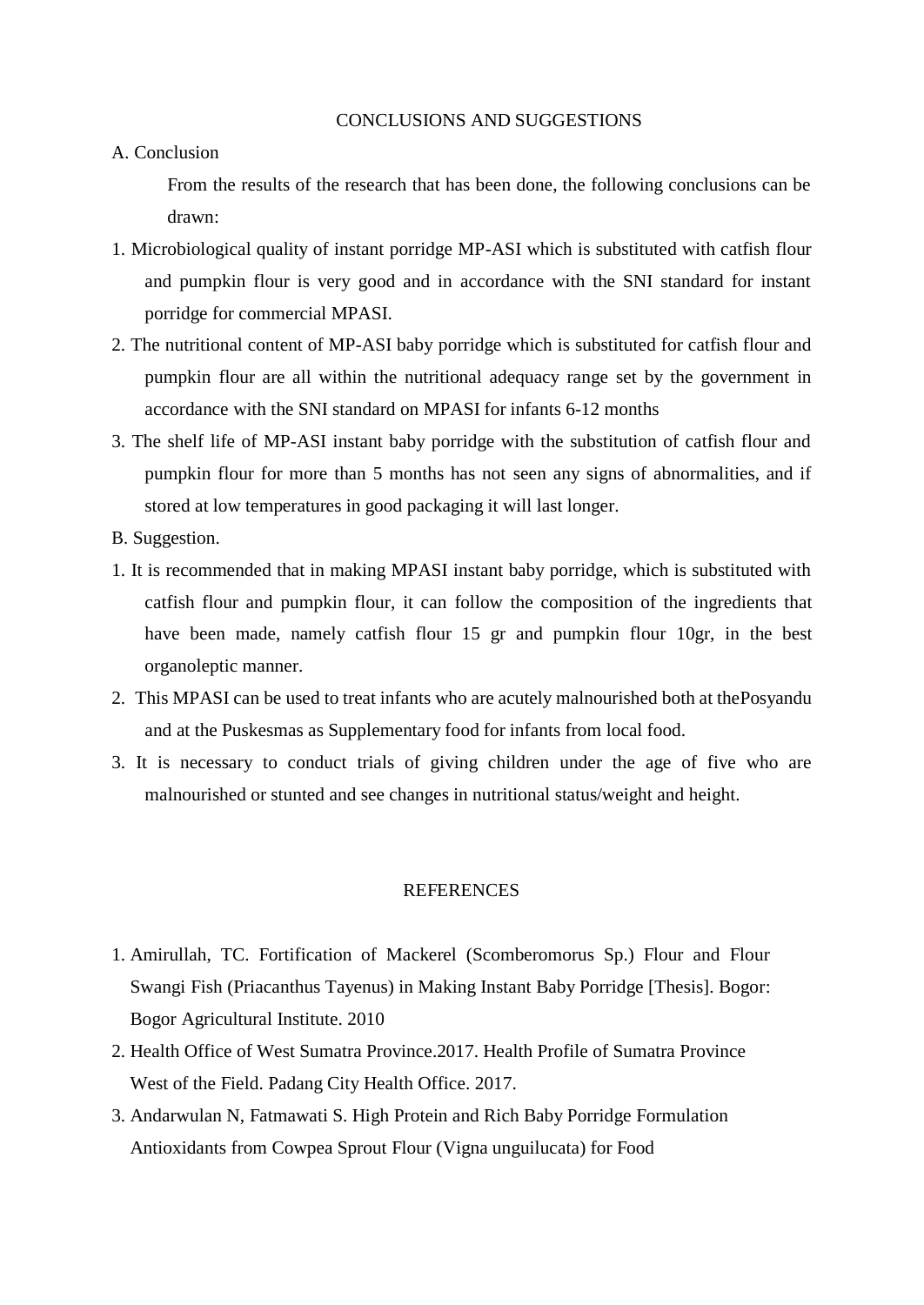Breastfeeding Companion. Proceedings of the National Seminar and Congress of the Association of Technologists Indonesian Food. 2014

- 4. Astari LD, Nasoetion A, Dwiriani CM. The relationship between breastfeeding and complementary feeding and Incidence of Stunting in Children aged 6-12 Months in Bogor Regency. Nutrition and Family Media, 2016, 30(1):15-23
- 5. Dewey KG, Brown KH. Update on Technical Issues Concerning Complementary Feeding of Young Children in Developing Countries and Implications for Intervention Programs.Food and Nutrition Bulletin, vol. 24, no. 1.The United Nations University. 2013
- 6. Gallagher ML. The Nutrients and Their Metabolism. In: Mahan LK, Escott Stump. S. Krause's Food and Nutrition Therapy 12th ed. Canada: Elsevier. 2011
- 7. Hadiningsih N. Optimization of Complementary Food Formula by Using Response Surface Methodology [Thesis]. Bogor Agricultural University Postgraduate School. 2014
- 8. Hendrasty HK. 2013. Pumpkin Flour: Production and Utilization. Yogyakarta: Kanisius;
- 9. Kusumawardani B. Relationship of Sanitary Hygiene Practices for Complementary Foods for Milk Traditional Mothers (MP-ASI) with Diarrhea in Children aged 6-24 Months in Cities Semarang [Thesis]. Diponegoro University. 2016
- 10. Ministry of Health of the Republic of Indonesia. Decree of the Minister of Health of the Republic Indonesia Number: 224/Menkes/SK/II/2007 concerning Food Technical Specifications Companion for Mother's Milk (MP-ASI). Jakarta.2017
- 11. Parízková J. Nutrition, Physical Activity, and Health in Early Life 2nd edition. USA: CRC Press. 2010
- 12. Trahms CM, McKean KN. Nutrition During Infancy. In: Mahan LK, Escott-Stump S. Krause's Food and Nutrition Therapy 12th ed. Canada: Elsevier. 2011
- 13. Yoanasari QT. Making Instant Baby Porridge from Garut Starch [thesis]. Bogor: Institute Bogor Agriculture.2013
- 14. Sutjiningsih, 2013. MP-ASI food from local food, period and regulations. UI Pres. Jakarta.
- 15. Vanty et al. 2012, Analysis of MPASI nutrition from local food, catfish flour and pumpkin flour and its regulation. [thesis]IPB Bogor.
- 16. Darningsih Sri and Nurman Zurni, 2018. Effect of substitution of catfish flour and